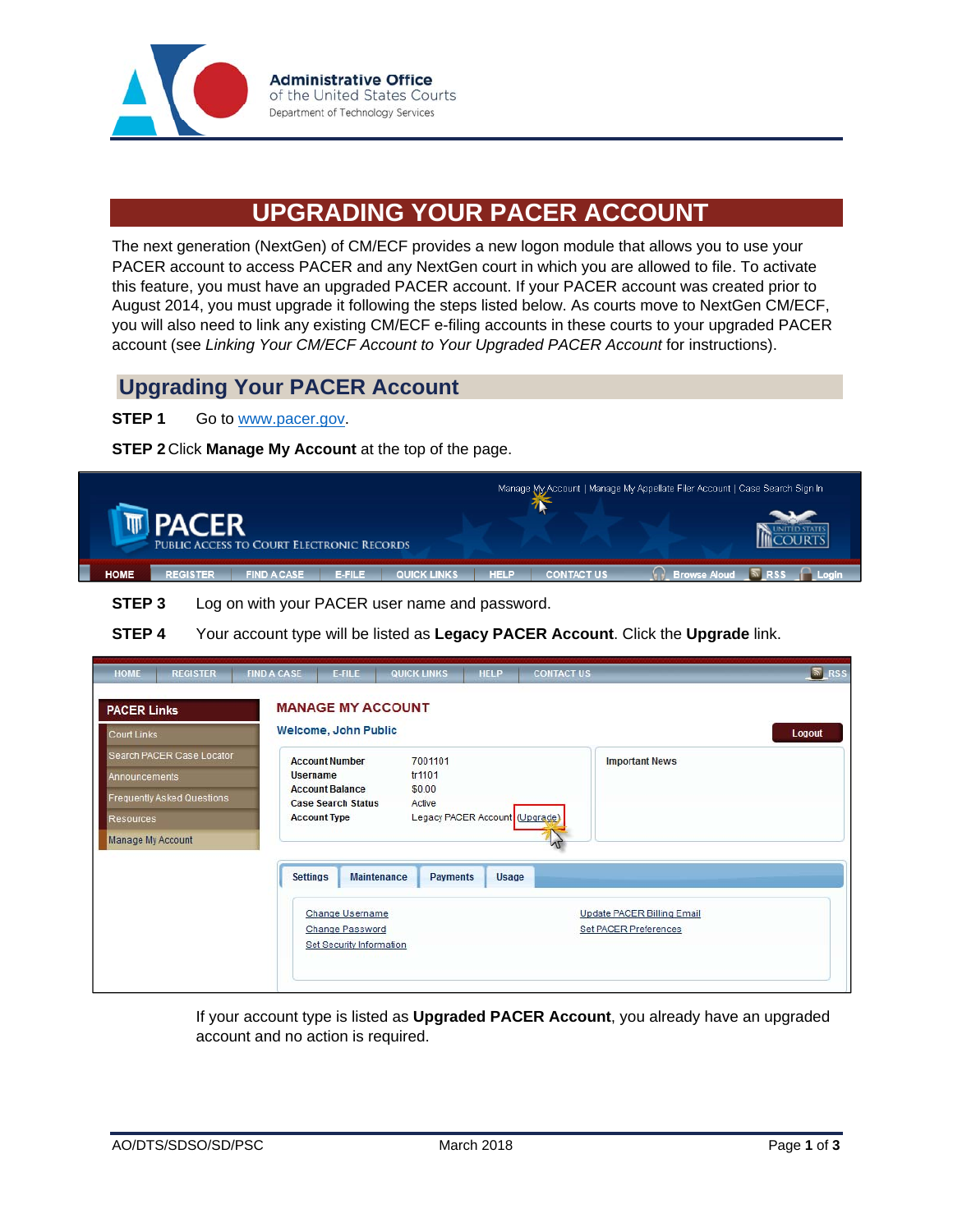

**STEP 5** You are directed to the Upgrade PACER Account page. Verify your personal information and update/enter all required information in each tab (**Person**, **Address**, and **Security**).

> **Person Tab**: Enter your date of birth, and then from the **User Type** list, select a user type, if one was not previously selected. Select the user type that best describes the individual or organization associated with this account. The user type information is used for statistical purposes.

For example, if this is a personal account, select **INDIVIDUAL** from the **User Type** list. Click **Next**.

| * Required Information |                      |  |
|------------------------|----------------------|--|
| Prefix                 | Select Prefix<br>٠   |  |
| First Name *           | John                 |  |
| <b>Middle Name</b>     |                      |  |
| Last Name *            | Public               |  |
| Generation             | Select Generation    |  |
| Suffix                 | Select Suffix        |  |
| Date of Birth *        | 茴                    |  |
| Email *                | johnpublic@gmail.com |  |
| Confirm Email *        | johnpublic@gmail.com |  |
| User Type *            | <b>INDIVIDUAL</b>    |  |

 **Address Tab**: To complete the address information, from the **County** list, select your county. Click **Next**.

| * Required Information |                               |
|------------------------|-------------------------------|
| Firm/Office            |                               |
| Unit/Department        |                               |
| Address <sup>*</sup>   | 123 Main Street               |
|                        |                               |
| Room/Suite             |                               |
| City *                 | Washington                    |
| State *                | District of Columbia          |
| County *               | Select County                 |
| Zip/Postal Code *      | 20001                         |
| Country *              | United States of America<br>۳ |
| Primary Phone *        | 202-555-5555                  |
| <b>Alternate Phone</b> |                               |
| <b>Text Phone</b>      |                               |
| <b>Fax Number</b>      |                               |